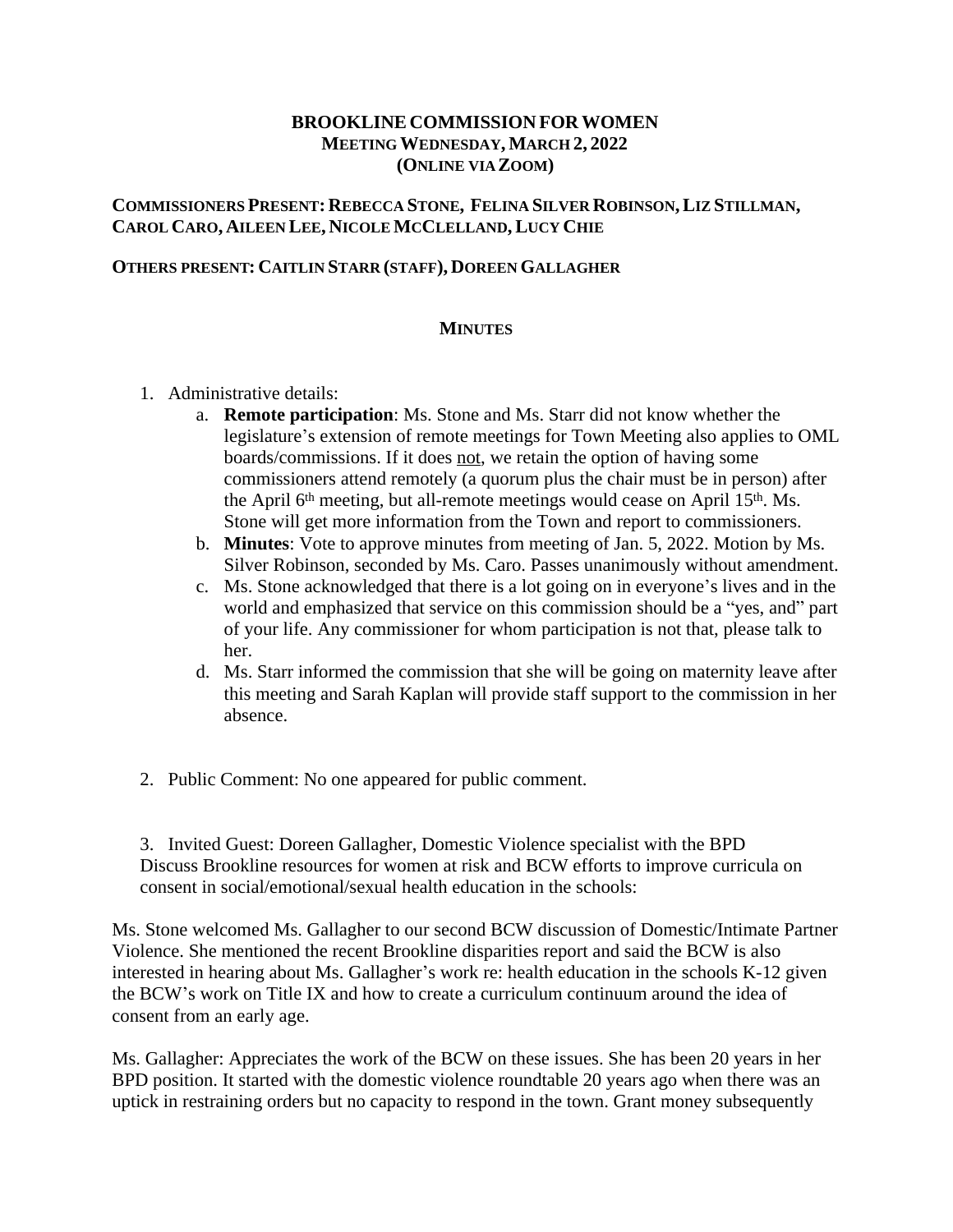funded staff to address teen violence, peer leaders at BHS, violence prevention, male facilitators etc. Ms. Gallagher considered that a robust set-up but the grant money ended after about four years. Subsequently, Ms. Gallagher was solo in her role, working with the BPD going out to the schools, including an educational program to identify healthy/unhealthy relationships. More grant funding from various places kept those programs and D.A.R.E. going for some years, with the goal to keep the programs in the schools with parent outreach.

When D.A.R.E. ended, the BPD adopted the AWARE curriculum. School Resource Officers (SROs)and Ms. Gallagher were funded-for 10+ years through this program and through various school safety initiatives. Ms. Gallagher feels being in the schools was helpful: students sometimes approached Ms. Gallagher or the SROs about issues that came up in their presentations. She noted that there is a mandatory report if a student reports abuse at home or teen dating violence (51A). Unsafe at home would mean DCF would follow up and the child could not go home until cleared. After March 2020, COVID shut the program down; they were not allowed to work with classes remotely, and the program was dissolved.

During COVID when the country grappled with police violence, there was a vote by the School Committee to eliminate SROs, effectively also eliminating the educational programming they had run (mostly AWARE). Ms. Gallagher says although she is not a uniformed officer, she has not been in the schools or met with students since March 2020. She said she has offered to come in to schools without uniformed officers but has been rebuffed. Ms. Gallagher believes she is capable of doing the program without the SROs, but believes the officers are better able to talk about the legal issues and that it made it a more solid team. They are open to ideas for making it better and, if invited, to present to a classroom. She said the BPD supports the idea, but the request needs to come from the schools.

Dr. Chie asked if the AWARE program was taught along with health and wellness educators in the schools. Ms. Gallagher responded that health (and sometimes science) teachers were often present for the classes. She worked with all the principals, Guidance Counselors and Health curriculum coordinator Carlyn Uyenoyama to keep the program going but it has not restarted yet. She continues to work at the High School with the student group SHARPS Warriors. Ms. Stillman added that tomorrow is the Day of Change at BHS dedicated to discussing consent and using the FRIES curriculum. SHARP Warriors students put together the Day of Change.

Ms. Stone said that teaching consent in the high school is great but probably too late, that teaching what's lawful is just a small part. She noted that there is social/emotional learning curriculum from Pre-K onward that's about respectful interactions with others. Ms. Gallagher agrees that consent needs to be taught in the formative years. It can be age-appropriate and should flow like learning manners so it is common and natural. Consent is about more than sexual assault and needs to be taught in all its contexts early and often. Ms. Gallagher believes we are behind the 8-ball now and we had been ahead of it in the past. She asked how do we make the point to the decision-makers in town.

Ms. Stone responded that the BCW had started this conversation with the School Committee last year and would love to work with Ms. Gallagher to continue that conversation. This cannot wait until high school, and it should not be dependent on grant funding or a particular curriculum. Ms.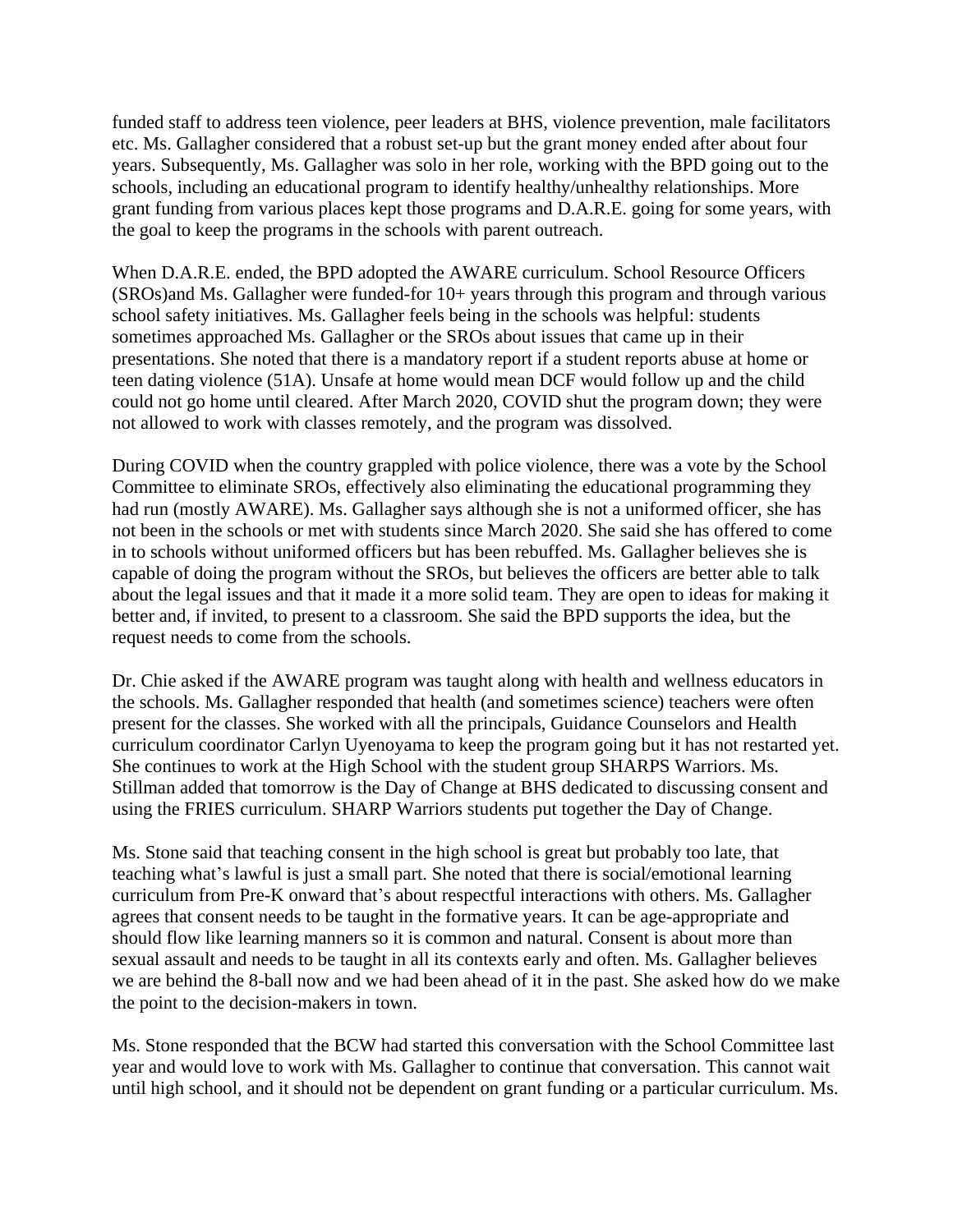Gallagher would like to do this. Ms. McClelland wondered whether a curriculum coordinator could help link together curriculum from early grades, middle school and BHS. We need consistency in messaging. Ms. Stone said the Schools have a K-12 health and wellness curriculum coordinator, Carlyn Uyenoyama, and Dean Uttaro (now Senior Director of Equity) had worked well on this. We need to bring these people back together with us to make the connections here. Ms. Gallagher said maybe there could be a task force to move this forward as a collaborative effort. Ms. Stone noted the BCW working group on this as well and said she will circle back on getting this going.

Ms. Stone then mentioned the recent disparity report and noted there is no structure in Brookline to respond to reports of domestic violence or its victims. Ms. Gallagher confirmed that, saying she gets calls related to domestic violence (last year 81 cases, years past 125). Normally, she refers callers to local DV agencies and coordinates out – it's not necessary for it to be a police matter to fall under her umbrella. She was enthusiastic about the Family Justice Center in Boston where police, child care, Dress for Success all coordinate efforts for victims and families. etc. Brookline only has Ms. Gallagher's office with a lot of behind the scenes coordinating with organizations such as the Community Mental Health Center or a support group at Beth Israel. Brookline does not have a drop-in center, or a safe shelter space here, but Ms. Gallagher noted that victims of intimate partner violence are typically not housed in their own towns because of safety issues –it's best to leave your neighborhood when you need shelter.

Ms. Stone asked what the biggest gap/lapse in providing services is. Ms. Gallagher said that when a woman is ready to leave and there are children involved, there are very limited options for immediate response or funding to flee. She believes we need a 24-hour hotline of Brookline folks for people not ready to involve the police. Many people would trust community members more than police. Right now, it's just her and her cell phone, and Ms. Gallagher said that if she is away and doesn't have her cell phone, people are stuck if they do not want to call the police. Also, what will happen when Ms. Gallagher is no longer in this role? She added that information should be better disseminated, such as in hair salons etc. How do people in Brookline who are DV victims know who to call?

Ms. McClelland asked if most municipalities have their own hotlines. Ms. Gallagher responded that there are few town-specific ones. Larger cities like Quincy and Roslindale have one-stop centers. There are a lot of resources out there but we need better marketing, perhaps a campaign, article, posting. Send out one message, "If you are seeking help these are the resources and the agencies that are available…" Ms. Lee agreed that (as a therapist) she should know more about resources. She noted that Brookline is full of therapists and advertising the resources to them would be helpful since they do not know. How can the town do a better job of putting the word out there?

Ms. Gallagher says she doesn't mind being the person who gets the calls, but she's just one person. Once it gets difficult for victims of DV to get help, they stop trying. They shouldn't have to go to many places to get all the help they need since these are people who are already stressed and may lack the resources they need to get out of a bad situation. Ms. Caro asked about the DV info in all the bathroom stall doors that she had seen at a temple. She emphasized the information